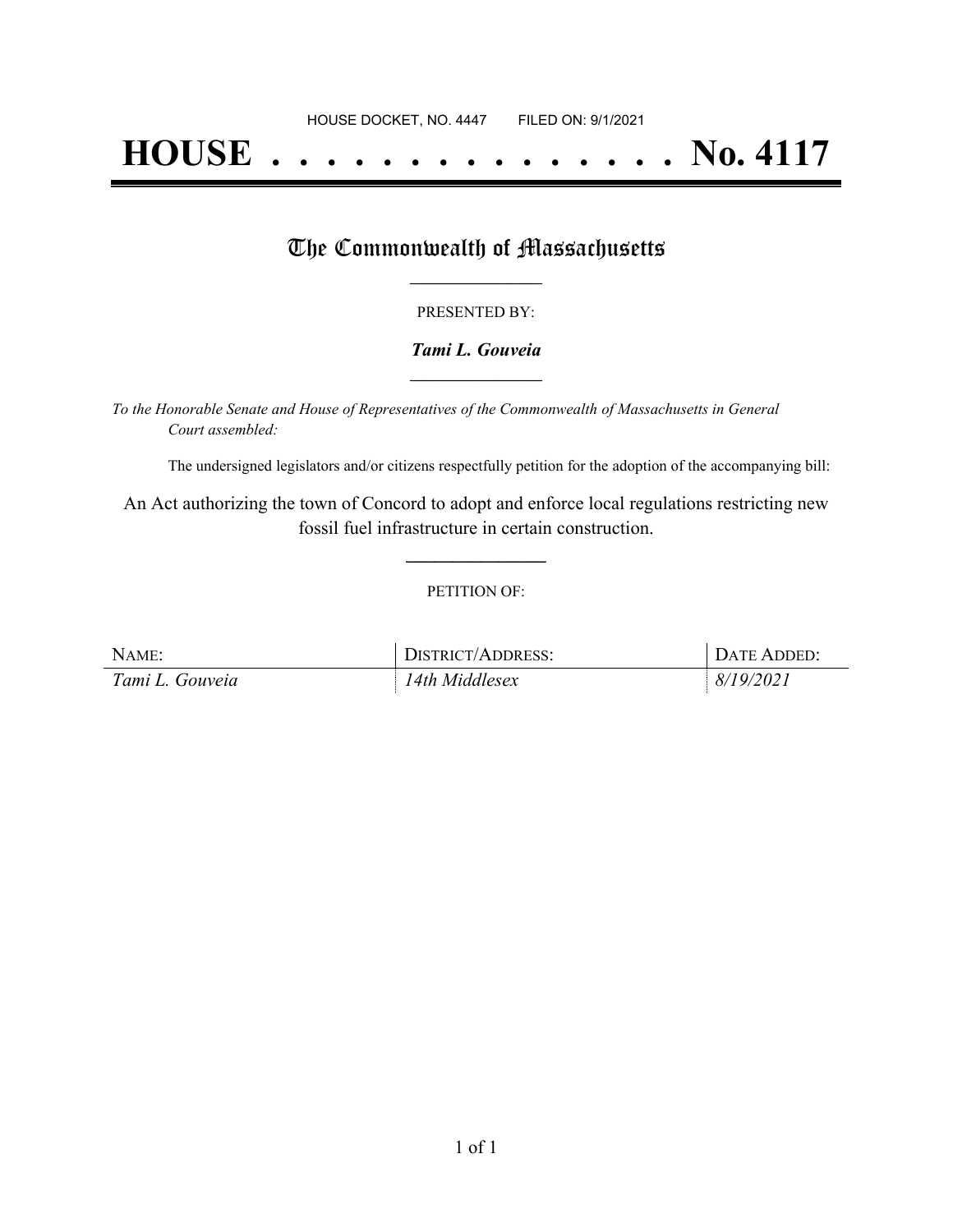#### HOUSE DOCKET, NO. 4447 FILED ON: 9/1/2021

## **HOUSE . . . . . . . . . . . . . . . No. 4117**

By Ms. Gouveia of Acton, a petition (accompanied by bill, House, No. 4117) of Tami L. Gouveia (by vote of the town) that the town of Concord be authorized to adopt and enforce local regulations restricting new fossil fuel infrastructure in certain construction in said town. Municipalities and Regional Government. [Local Approval Received.]

## The Commonwealth of Massachusetts

**In the One Hundred and Ninety-Second General Court (2021-2022) \_\_\_\_\_\_\_\_\_\_\_\_\_\_\_**

**\_\_\_\_\_\_\_\_\_\_\_\_\_\_\_**

An Act authorizing the town of Concord to adopt and enforce local regulations restricting new fossil fuel infrastructure in certain construction.

Be it enacted by the Senate and House of Representatives in General Court assembled, and by the authority *of the same, as follows:*

1 SECTION 1. Notwithstanding chapter 164 of the General Laws, section 13 of chapter

2 142 of the General Laws, the State Building Code, or any other general or special law or

3 regulation to the contrary, the town of Concord is hereby authorized to adopt and further amend

4 general or zoning by-laws that restrict new construction projects that do not qualify as fossil-

5 fuel-free, as defined in section 3 of this act.

6 SECTION 2. Notwithstanding section 7 of chapter 40A of the General Laws, or any other

7 general or special law or regulation to the contrary, the Building Inspector of the town of

8 Concord, or any designee thereof, shall be authorized to enforce restrictions on new construction

- 9 that do not qualify as fossil-fuel-free, as defined in Section 3 of this act, including through the
- 10 withholding of building permits.